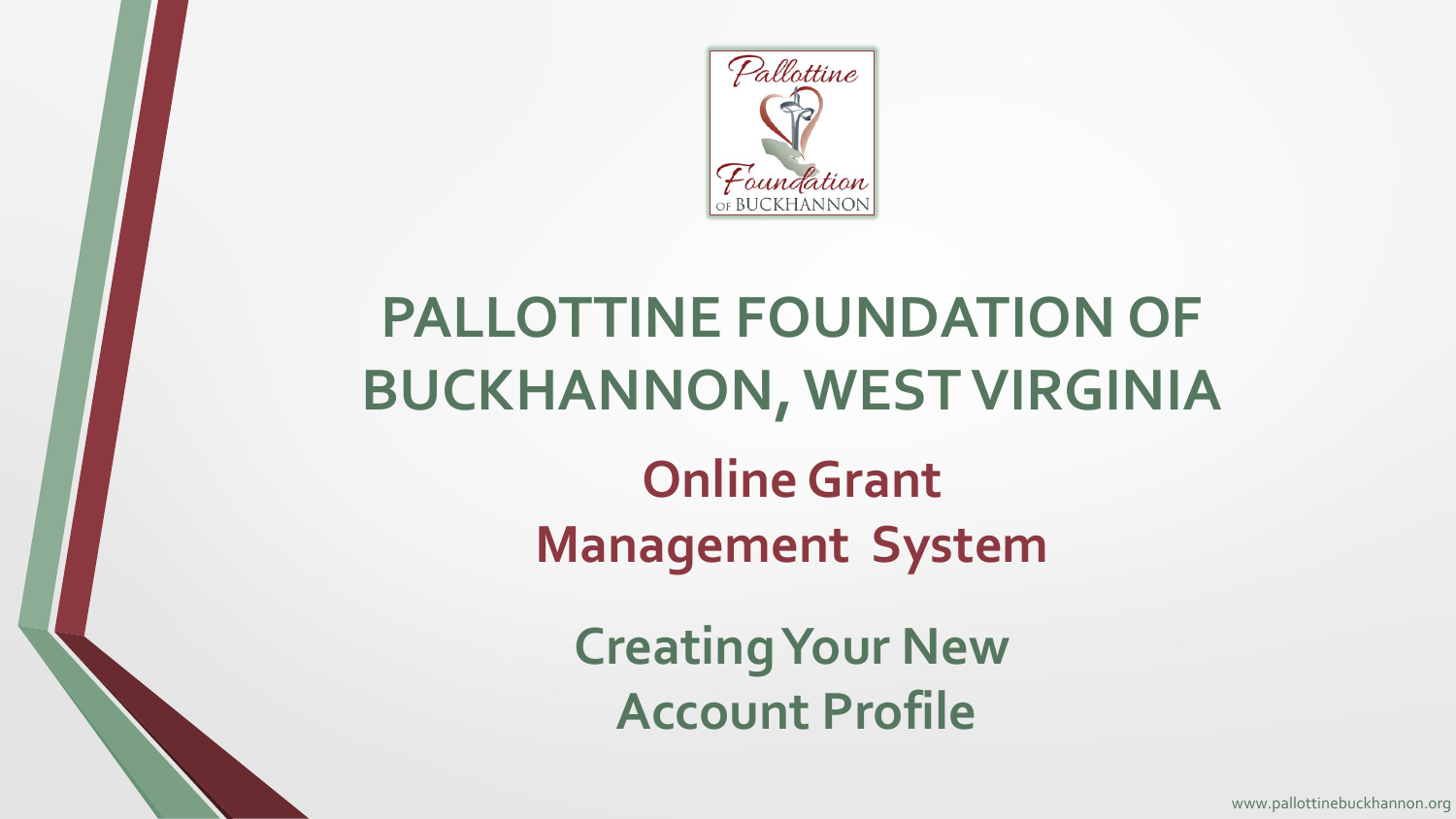

#### Logon Page

**Email Address\*** 

Password\*

#### Forgot your Password?

Create New Account or Log On

Welcome to the Pallottine Foundation of Buckhannon's online grant portal.

New Users: Please click on "Create New Account" to complete the registration process and create your logon credentials.

Existing Users: Please enter your credentials and log in. If you forgot your password, please use the "Forgot your Password" link to the left to reset your password.

Not Sure? If you think that you or someone at your organization has already registered in the system, do not create a new account. Please contact our Executive Director, Janell Ray, at jeray@pallottinesac.org to receive your username and password.

**If you are a new user, begin your "new Account" registration by selecting "Create New Account".**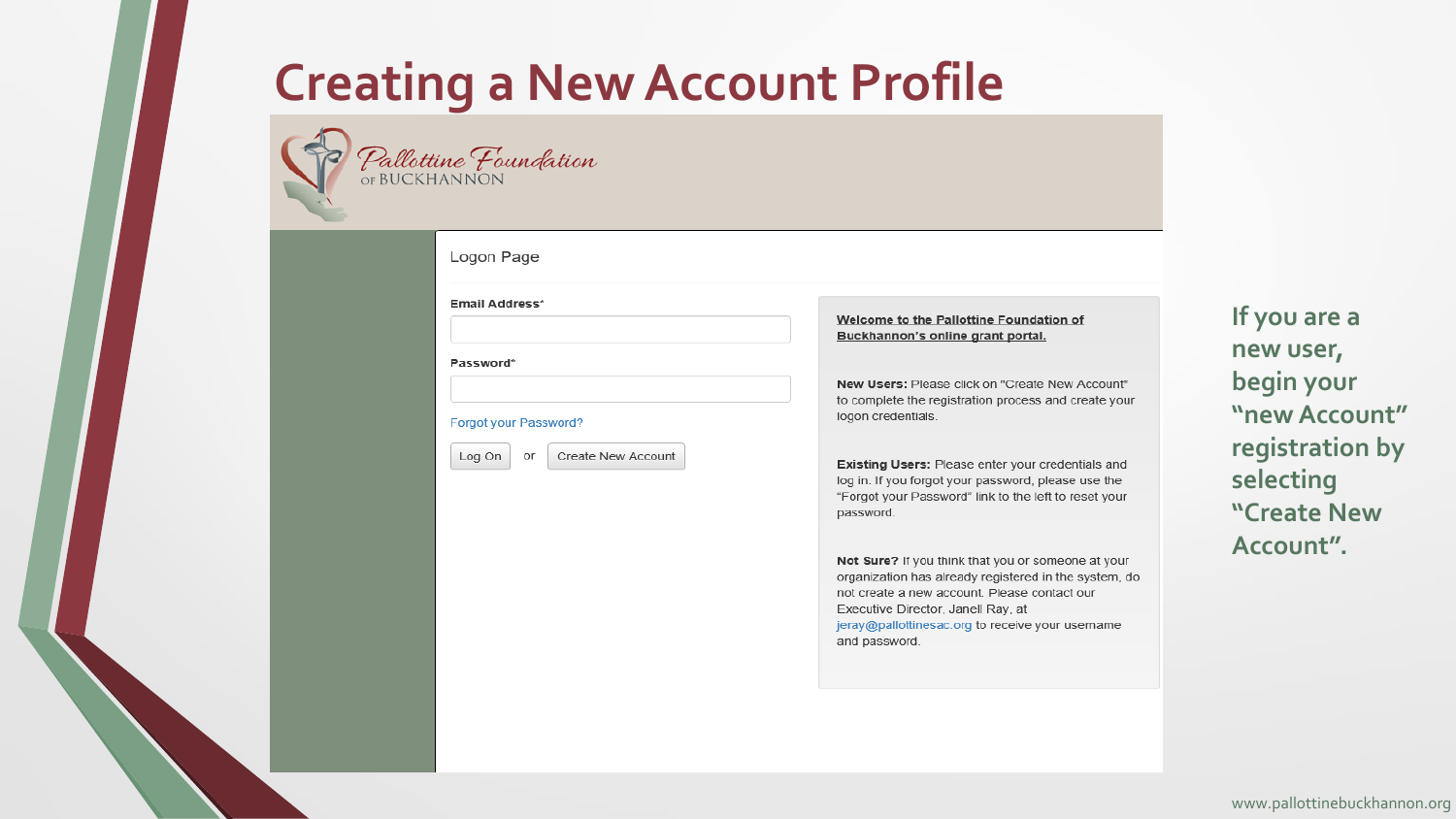

Pallottine Foundation<br>BUCKHANNON

#### Create New Account

This registration process has multiple steps you must complete before you can apply.

Using the browser's back button will delete your registration information.

Fields with an asterisk (\*) are required.

**Organization Information** NOTE: You will not be able to change your organization information after registering.

| Organization Name*                   | EIN / Tax Identification Number (XX-XXXXXXX)* |
|--------------------------------------|-----------------------------------------------|
| Web Site                             | Telephone Number (XXX-XXX-XXXX xXXX)*         |
| <b>Organization Email</b>            | Address 1*                                    |
| Address 2                            | City*                                         |
| State*                               | Postal Code*                                  |
| Cancel Account Creation<br>Next Step |                                               |

**By selecting "Create New Account", you have been directed to this screen to complete your organization's information.**

**To proceed, you please have your organization's basic information available, including your Tax ID number.**

**Press "Next Step" when information is complete. NOTE: Using your browser's back arrow will delete your registration information.**

www.pallottinebuckhannon.org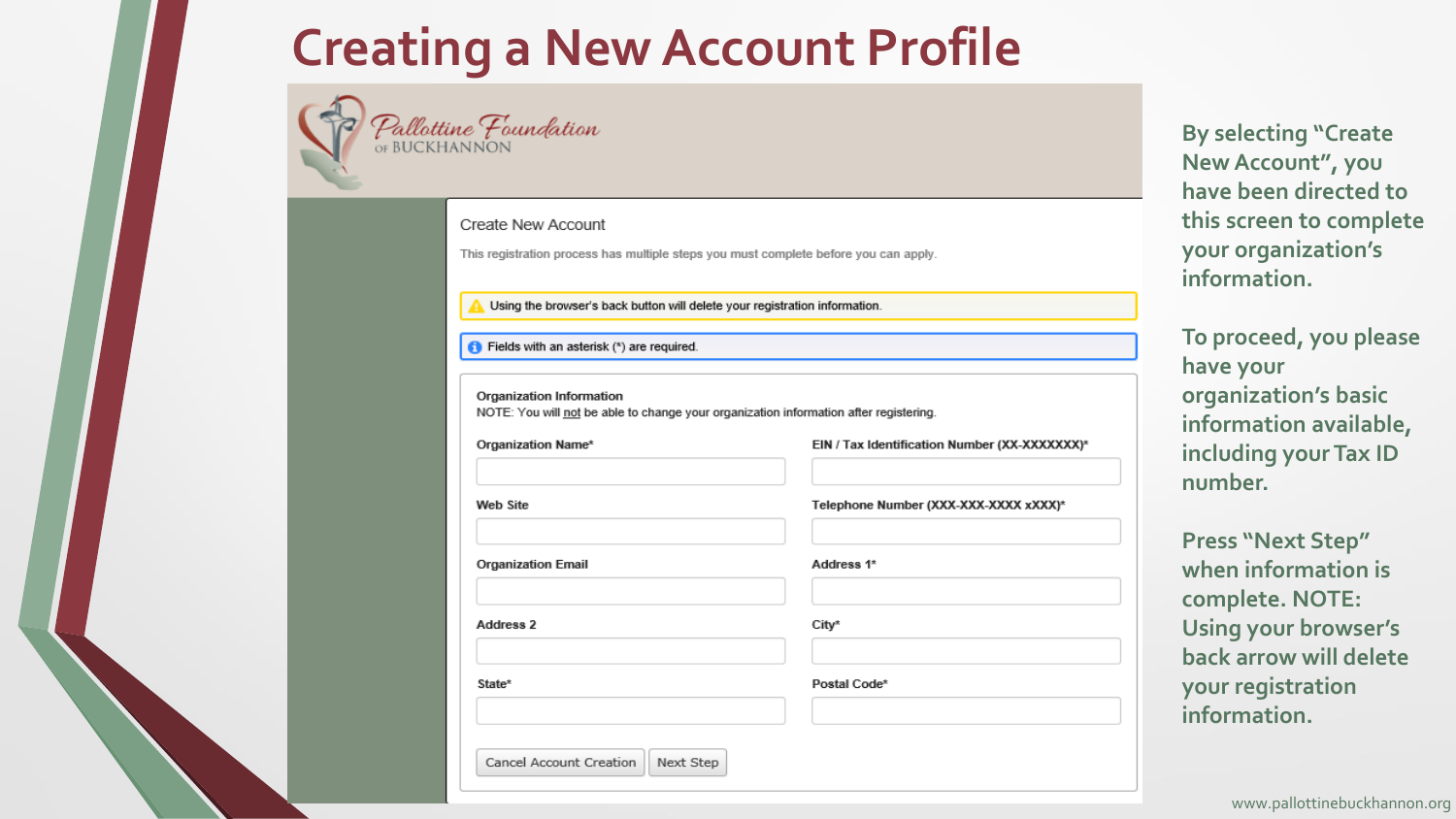| Create New Account                                                                  |                              | <b>Enter YOUR information.</b> |
|-------------------------------------------------------------------------------------|------------------------------|--------------------------------|
| This registration process has multiple steps you must complete before you can apply |                              |                                |
|                                                                                     |                              | <b>Items to Note:</b>          |
| Using the browser's back button will delete your registration information.          |                              |                                |
| Fields with an asterisk (*) are required.                                           |                              |                                |
|                                                                                     |                              | Your login name will be an     |
| Your Information                                                                    |                              | email address. We will use     |
| Copy Address from Organization                                                      |                              | this address to                |
| Prefix (Mr., Mrs., Ms., etc.)*                                                      | First Name*                  |                                |
|                                                                                     |                              | communicate with you if        |
| <b>Middle Name</b>                                                                  | Last Name*                   | we have any questions.         |
| Suffix (Sr., Jr., III, etc.)                                                        | <b>Business Title*</b>       | Use your organization's        |
| Email/Login*                                                                        | Email/Login Confirmation*    | mailing address. This can      |
|                                                                                     |                              | be copied from the             |
| Telephone Number (XXX-XXX-XXXX xXXX)*                                               | Mobile Number (XXX-XXX-XXXX) | previous screen.               |
| Address 1*                                                                          | Address 2                    |                                |
|                                                                                     |                              |                                |
| City*                                                                               | State*                       |                                |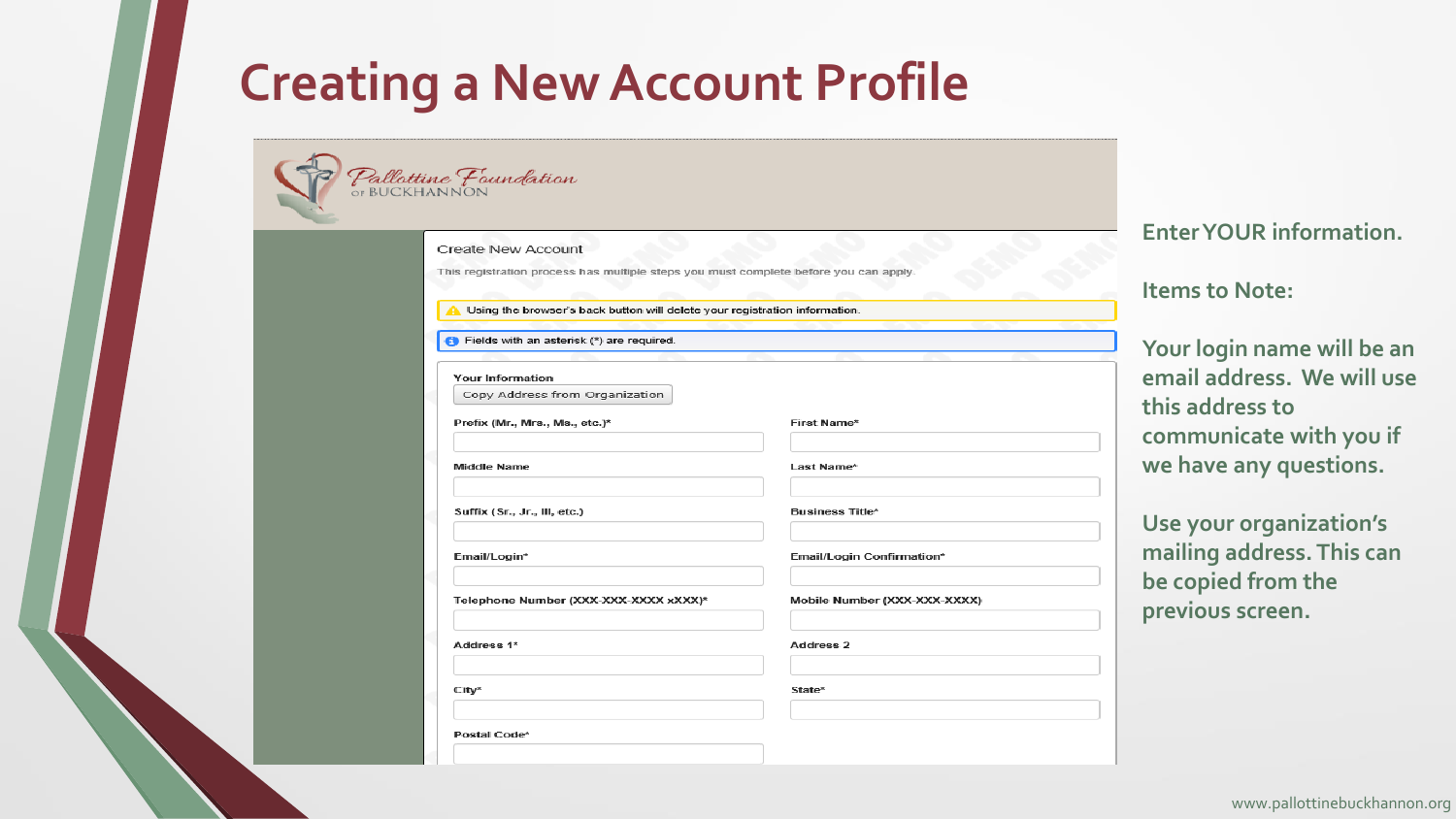Pallottine Foundation

|  |  | Create New Account |
|--|--|--------------------|
|--|--|--------------------|

This registration process has multiple steps you must complete before you can apply

Using the browser's back button will delete your registration information.

 $\bigcap$  Fields with an asterisk  $(*)$  are required.

Executive Officer (Executive Director, CEO, President, Program Director, etc.)

Are you the Organization's Executive Officer?\*

| . . |        |
|-----|--------|
|     | ______ |
|     |        |

Next Step Previous Step

**It is not required that the Executive Officer complete the application or be the organization's primary contact.** 

**If you select "Yes", you will be asked for additional Executive Officer information.**

**If you select "No", you will be required to provide an executive officer's information.**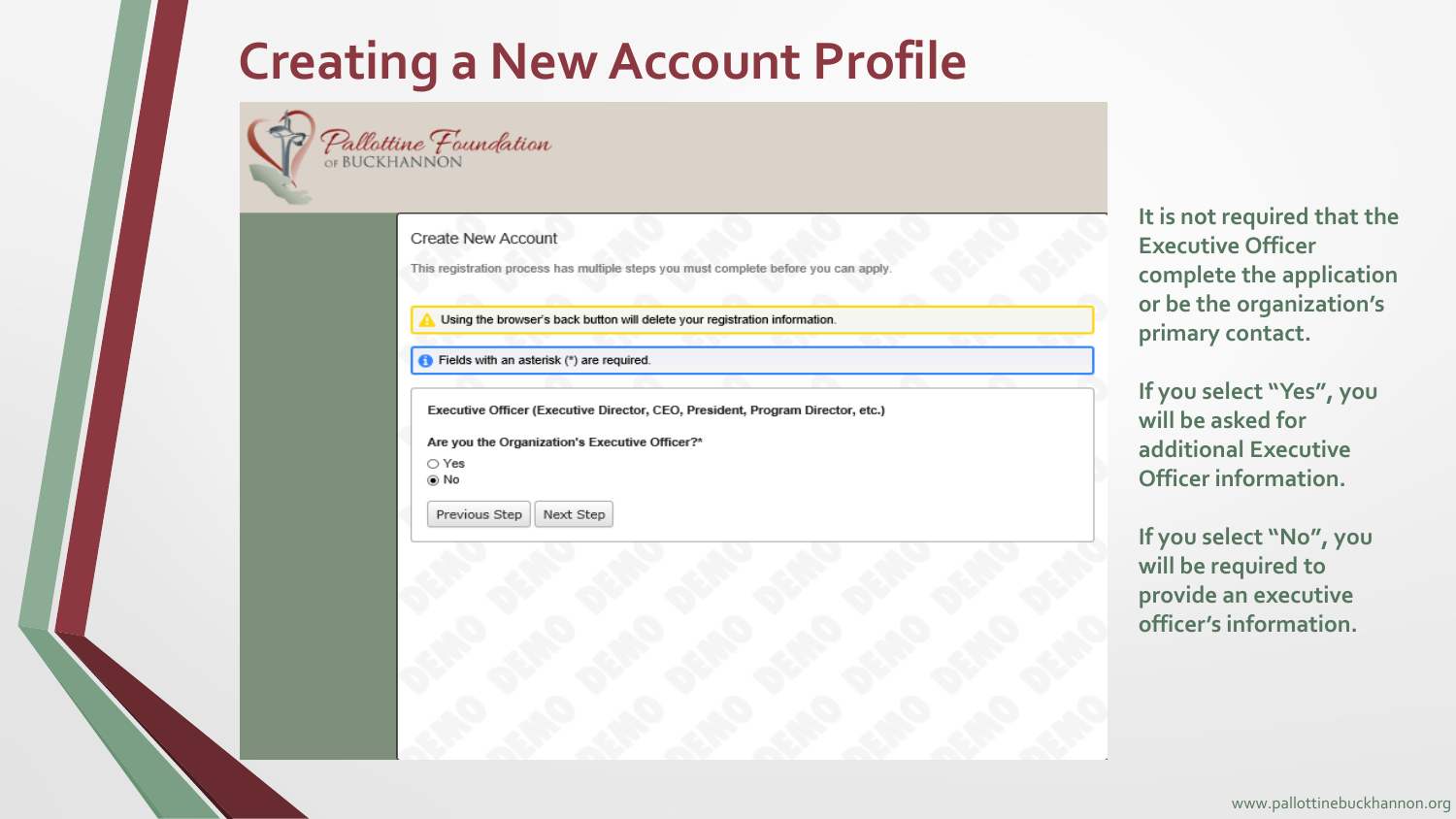| Create New Account                                                                   |                                      |
|--------------------------------------------------------------------------------------|--------------------------------------|
| This registration process has multiple steps you must complete before you can apply. |                                      |
| Using the browser's back button will delete your registration information.           |                                      |
| Fields with an asterisk (*) are required.                                            |                                      |
|                                                                                      |                                      |
| <b>Additional Executive Officer Information</b>                                      |                                      |
| Copy Address from Organization                                                       |                                      |
| Prefix (Mr., Mrs., Ms., etc.)*                                                       | First Name*                          |
|                                                                                      |                                      |
| <b>Middle Name</b>                                                                   | Last Name*                           |
|                                                                                      |                                      |
| Suffix (Sr., Jr., III, etc.)                                                         | <b>Business Title*</b>               |
|                                                                                      |                                      |
| Email*                                                                               | Telephone Number (XXX-XXX-XXXX xXXX) |
| Mobile Number (XXX-XXX-XXXX)                                                         | Address 1                            |
|                                                                                      |                                      |
| Address 2                                                                            | City                                 |
|                                                                                      |                                      |
| State                                                                                | Postal Code                          |

**If you selected "NO" on the previous screen, you will be required to complete this screen for an executive officer of the organization**.

**If you selected "YES" on the previous, you will see a similar screen asking for additional information.**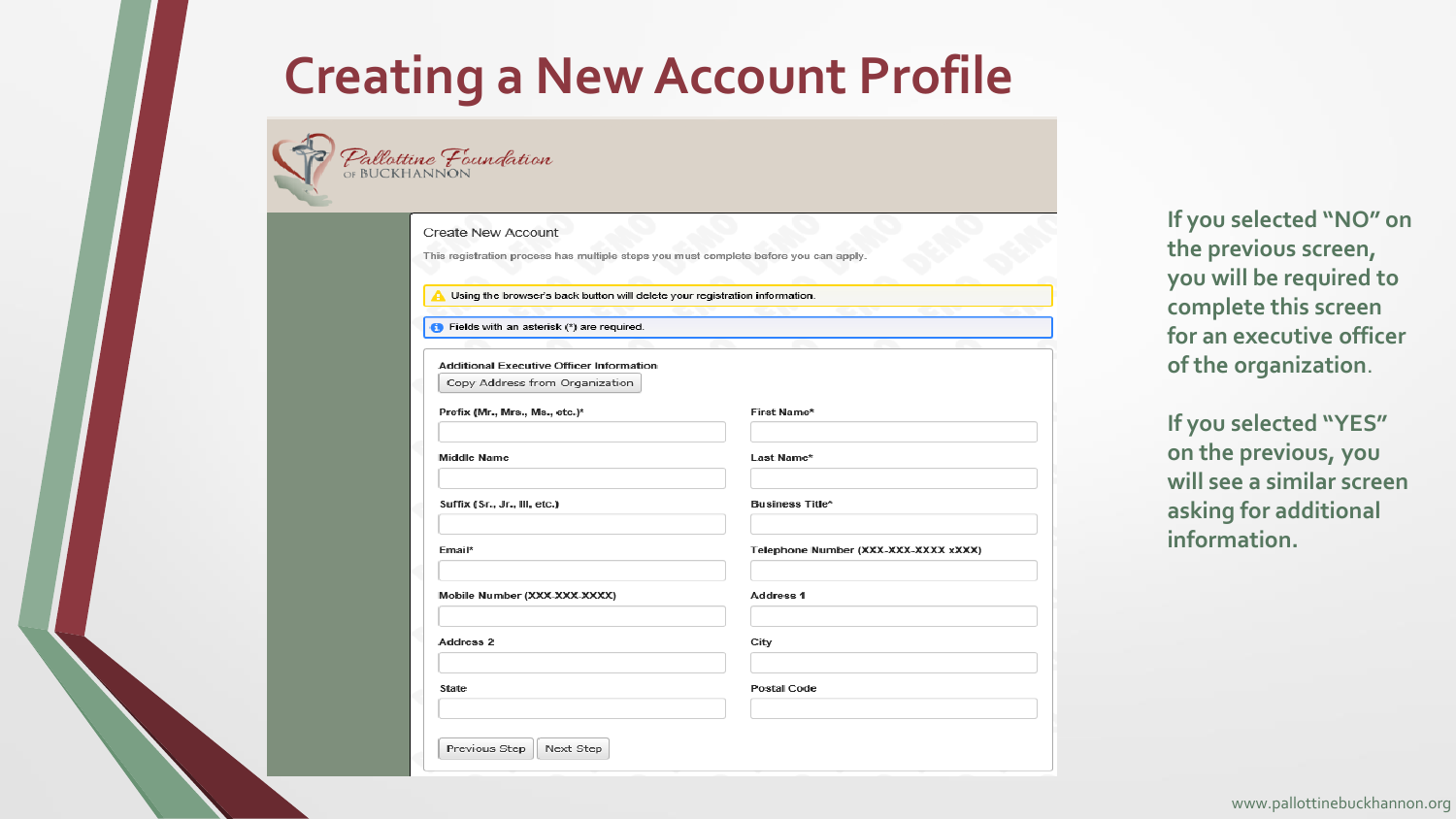

### Pallottine Foundation<br>EBUCKHANNON

#### **Create New Account**

This registration process has multiple steps you must complete before you can apply

Using the browser's back button will delete your registration information.

Fields with an asterisk (\*) are required.

#### Password

Passwords must be at least six characters long and may contain capital or lowercase letters, numbers, or any of the following special characters: !@#\$%^&\*()\_

Password\*

Confirm Password\*

Finish Previous Step

**On this screen, you will create your account password.**

**Passwords must be at least 6 characters and may contain only letters, numbers, and the following symbols: !@#\$%^&\*()\_.**

**Please note that passwords ARE case sensitive.**

**You will need your password to login to your online grant management account.**

**When you will click "Finish", you will receive email confirmation of your registration.**